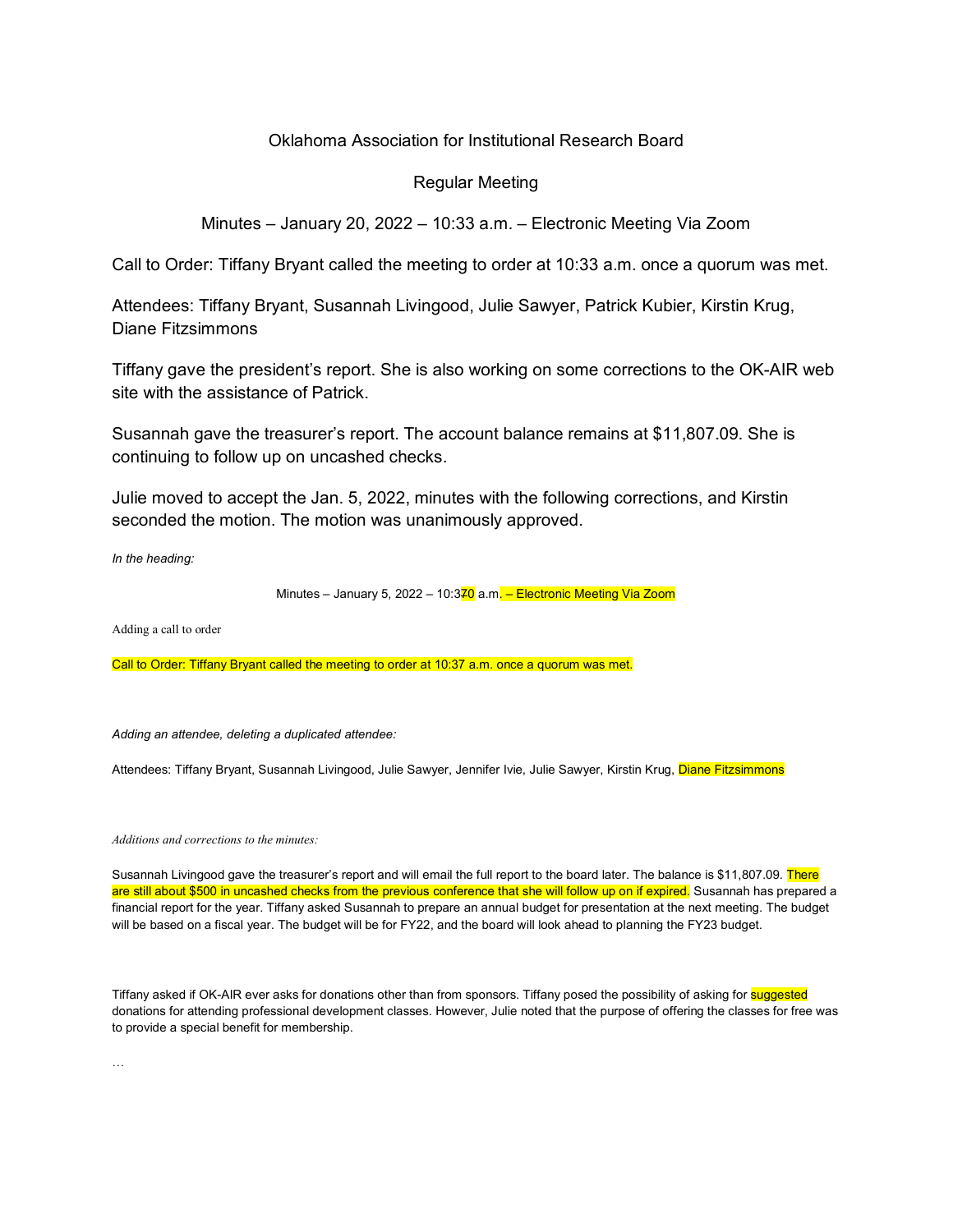Tiffany also suggested a new format for the heading of the minutes. The new heading will read: Oklahoma Association of for Institutional Research Board, Regular Meeting, Minutes – Date – Time of Meeting Start. (The heading will be adjusted for other types of meetings.)

…

Tiffany also plans to schedule regular board meetings **every two weeks. That meeting will tentatively be scheduled** for 10:30 a.m.noon on the first and third Thursday each month.

Susannah moved to adjourn the meeting. Julie seconded the motion. The motion was approved unanimously. Meeting adjourned at 12:12 p.m.

## Patrick had no report on the web site.

Kirstin gave the following report on the professional development program. A survey of OK-AIR members indicates an interest in:

- Data Visualization
- Project Management
- Technical/Software Skills
- Work Culture
	- Organizational Change/Organizational Culture
- Research, Assessment and Publishing
- Team Process
	- Teamwork/Collaboration/Team Building
	- Communication Listening Skills/Emotional Intelligence
	- Conflict Resolution
	- Dynamic Leadership

She noted that OK-AIR board members could cover topics like Data Visualization, Research, Assessment and Publishing. Additionally, she has contacted the following coaches/trainers with several professional specialties. They include:

1) Walter Miller with Echelon

- certified Master Lean Six Sigma Black Belt (great for project management and process improvement and also is great for leadership topics)
- Hourly rate \$150 (\$450 per session for 3 hours)
- Walter can cover:
	- Communication and Listening Skills/Emotional Intelligence/Conflict Resolution
	- Dynamic Leadership
	- Project Management

2) Erin Greilick with CMA [\(https://cmaconsult.com/\)](https://cmaconsult.com/)

- doctorate and psychology background (great for organizational change and culture, teamwork)
- Hourly rate \$250 (\$375 for 1.5 hours or \$500 for 2 hours)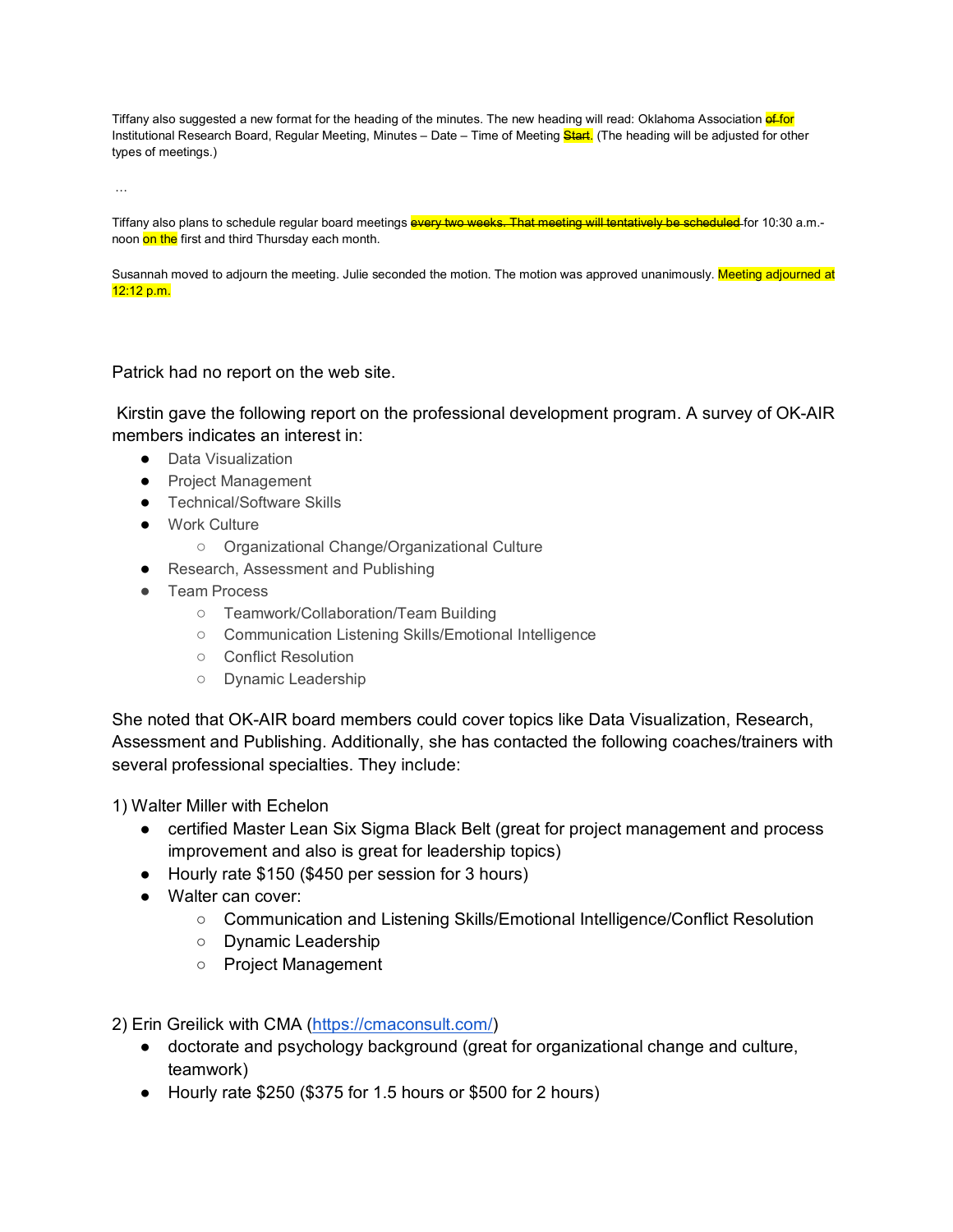- Erin can cover:
	- Teamwork/Collaboration/Team Building
	- Change Management/Organization Change

Kirstin suggested setting up a series of 3-4 professional development workshops with a training opportunity every 6-8 weeks. The series would start in February and end in June. Each workshop would be 3 hours or less; if a subject required more time, a two-part workshop could be scheduled for two days, back to back. The sessions would be offered online.

She proposed the following schedule:

- Week of 2/14 Organization Culture and Change (1 session, \$375-\$500/1.5-2 hours)
- Week of 3/28 Project Management (if 2 sessions, \$900/6 hours)
- Week of 5/16 Data Visualization (free, presented by board members)
- Week of 6/27 Research and Publishing (free, presented by board members)

Kirstin moved to schedule the professional development trainers for:

- The week of Feb 14, 2022 Organization Culture and Change, for one session of 90 minutes to 2 hours for a cost of \$375 to \$500.
- The week of March 28, 2022 Project Management, for two sessions for 6 hours total at a cost of \$900.

Susannah seconded the motion.

The full cost would be \$1,400.

Susannah said the account balance is \$11,000, so the amounts are affordable. She said she thinks the events would help re-engage members and former members. Julie and Diane agreed.

The board agreed to open the first workshop to any registrant but will decide who is eligible to attend the second workshop at a later date.

The board discussed days of the week or time for the sessions. Board members agreed that Tuesdays through Thursdays and afternoons tend to work best. Kirstin said she will try to schedule the speakers for that time-day range.

The motion was approved unanimously.

The board discussed the upcoming spring conference on the University of Oklahoma campus. Susannah is still investigating parking possibilities and catering vendors. The OU Provost's Office suggested the following vendors: Penny Hill Subs, Dara Marie's Bakery, Firehouse Subs, Pickleman's, and Einstein's Bagels.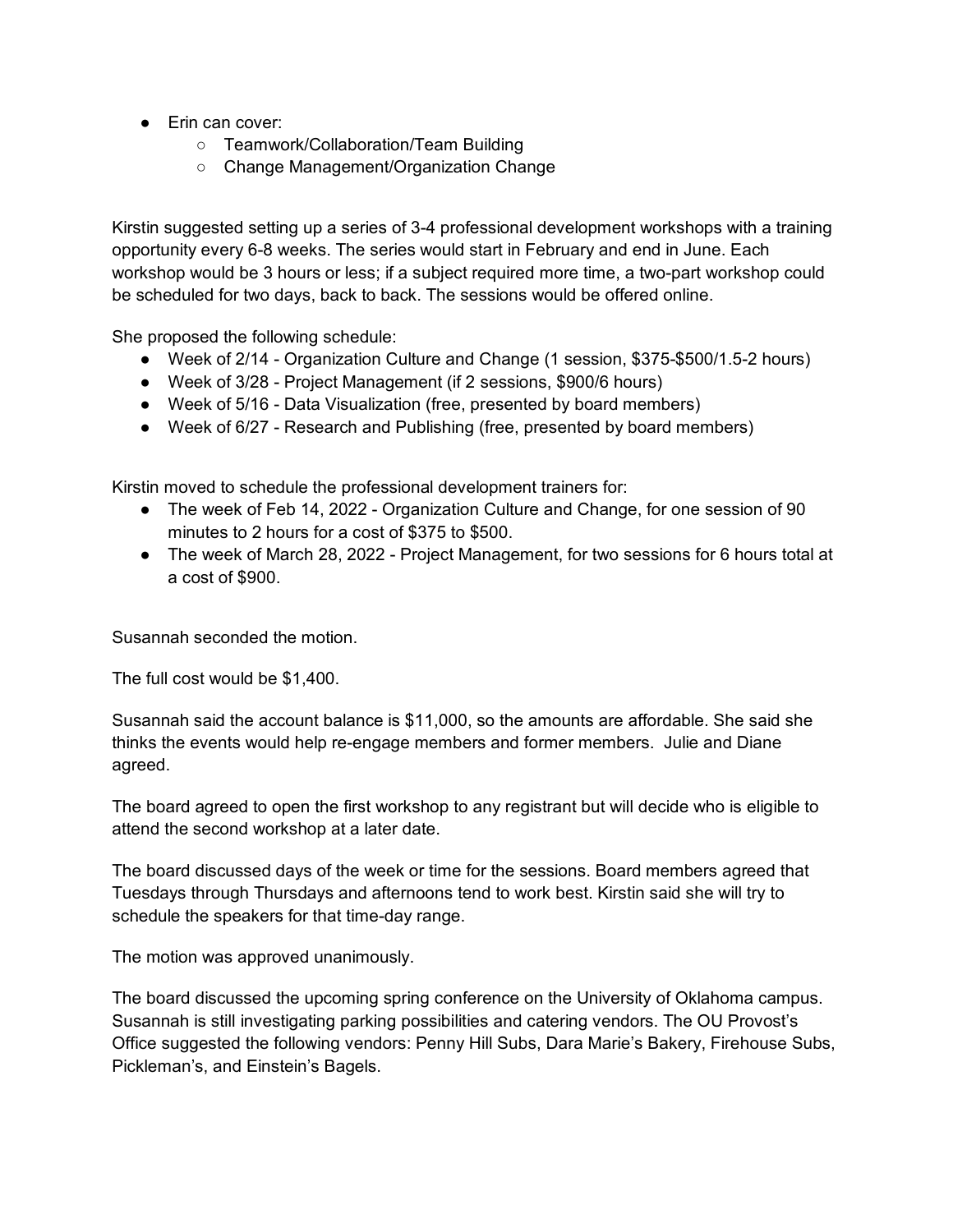Susannah has also asked OU's new provost, Dr. André-Denis Wright, to give a welcome at the conference.

Kirstin will work on scheduling a keynote speaker. She suggested Walter Miller with Echelon. The board agreed that a keynote topic should be something different than professional development. Kirstin noted that if the topic is sensitive, such as workplace communications issues, registrants could be polled in advance on what issues they face in the workplace. The questions could then be given to Miller, who could address specific and relevant issues.

Julie moved to secure Walter Miller as keynote. Susannah seconded. The board agreed that scheduling and advertising the keynote speaker in advance will attract registrants.

The board unanimously approved the motion.

Susannah will provide a report on the annual budget by the next meeting.

Tiffany gave a report on expiring terms and elections. Board memberships are three-year terms.

Diane's term ends in February, and she is stepping down from the board and the secretary's position. The chart below shows the current board members:

| <b>Board member</b>   | Term<br><b>Start</b> | <b>Term</b><br>End | <b>Current Term</b><br>End | <b>Notes</b>                                   |
|-----------------------|----------------------|--------------------|----------------------------|------------------------------------------------|
| Julie Sawyer          | $1-Jan-19$           | $31 - Dec-$<br>21  | 22-Apr-22                  | Appointed to stay on until the next conference |
| Diane<br>Fitzsimmons  | 26-Feb-<br>19        | 25-Feb-<br>22      |                            |                                                |
| Susannah<br>Livingood | $1-Jan-20$           | 31-Dec-<br>22      |                            |                                                |
| Patrick Kubier        | 6-Mar-20             | 5-Mar-<br>23       |                            |                                                |
| <b>Tiffany Bryant</b> | 6-Mar-20             | 5-Mar-<br>23       |                            |                                                |
| Kirstin Krug          | 6-Mar-20             | 5-Mar-<br>23       |                            |                                                |